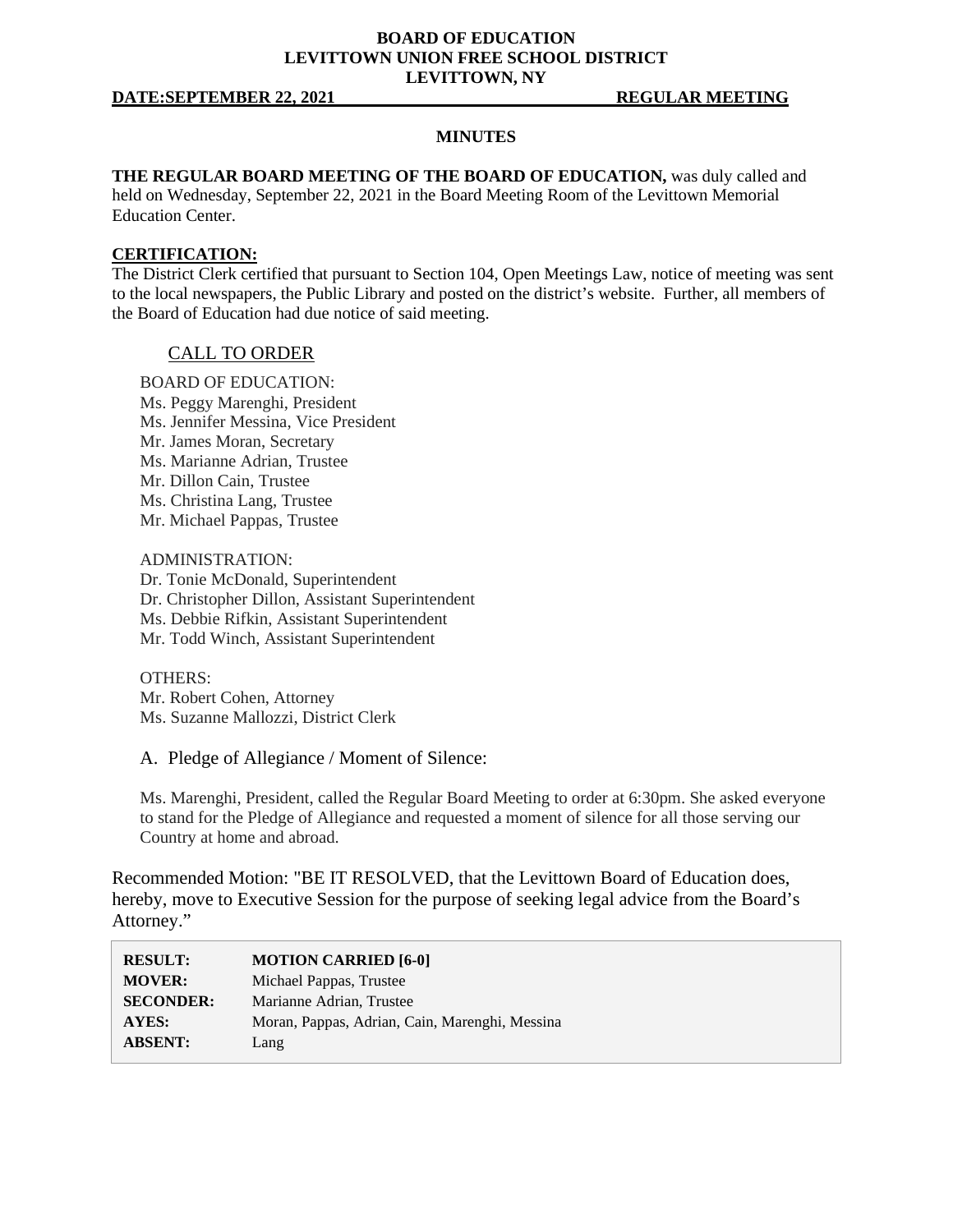# I. RECONVENE TO PUBLIC SESSION

| <b>RESULT:</b>   | <b>MOTION CARRIED [6-0]</b>                    |
|------------------|------------------------------------------------|
| <b>MOVER:</b>    | James Moran, Secretary                         |
| <b>SECONDER:</b> | Michael Pappas, Trustee                        |
| AYES:            | Moran, Pappas, Adrian, Cain, Marenghi, Messina |
| <b>ABSENT:</b>   | Lang                                           |

# II. REPORTS

### A. Recognition

i. Art Display - East Broadway School: Ms. Marenghi asked all attendees to admire the beautiful artwork hanging on the walls, done by the students from East Broadway Elementary School.

# B. Superintendent

- 1. Comments and Reports: There are no reports at this time.
- 2. Follow-up to Prior Public Be Heard Questions: None
- 3. Follow-up to Board Questions: None

### C. Board of Education

1. Comments and Reports: Ms. Marenghi noted that the NYSSBA Convention, originally scheduled in-person in October, has now been moved to a virtual event. Mr. Moran, Secretary, followed up on an email sent to the Board asking if there were resolution changes or additions in anticipation of the upcoming, virtual NYSSBA business meeting in October. Board agreed that there were no changes or additions.

# 2. Correspondence - None

3. Student Liaisons: Mr. Winch asked Mr. Coscia, Division Avenue Principal and Mr. Sheehan, MacArthur Principal to introduce the new student liaison's to the Board of Education for the 2021-2022 school year. .

Mr. Coscia, introduced Senior Christopher Powers. Christopher is currently Treasurer of the Student Council, member of the National Honor Society, Math Honors Society, Science Olympiad, Varsity Baseball, Weight Training Club, and also volunteers for the Levittown West Little League. He discussed the incoming class of 2025, back toschool night, and plans for homecoming. Mr. Powers also noted academic honors for Anna Herschmann and Maya Reetz who attended the HOBY Youth Leadership Conference this Summer. Senior Isabella Saint, College Board National Hispanic Recognition Program and Simar Parmar recognized as a Commended Student in the 2022 National Merit Scholarship Program. Congratulations to the following seniors on being named to Newsday's top 100 players on Long Island: Anna Cacciutolo (Girls Soccer), Chris Stancarone (Football) and Christian Ramirez (Boys Soccer).

Mr. Sheehan introduced Joseph Stallone, a senior at MacArthur, member of World Language, Tri-M and National Honor societies, renaissance Gold card holder and Roger Rees nominee. Joseph is temporarily filling the role of student liaison and congratulated all the Generals who graduated, in person, at Hofstra in June. Additionally, Joseph spoke about the freshman orientation and the highly successful, socially distanced Under the Stars themed senior banquet which was enjoyed by all. This week is spirit week, with themed days for students which all lead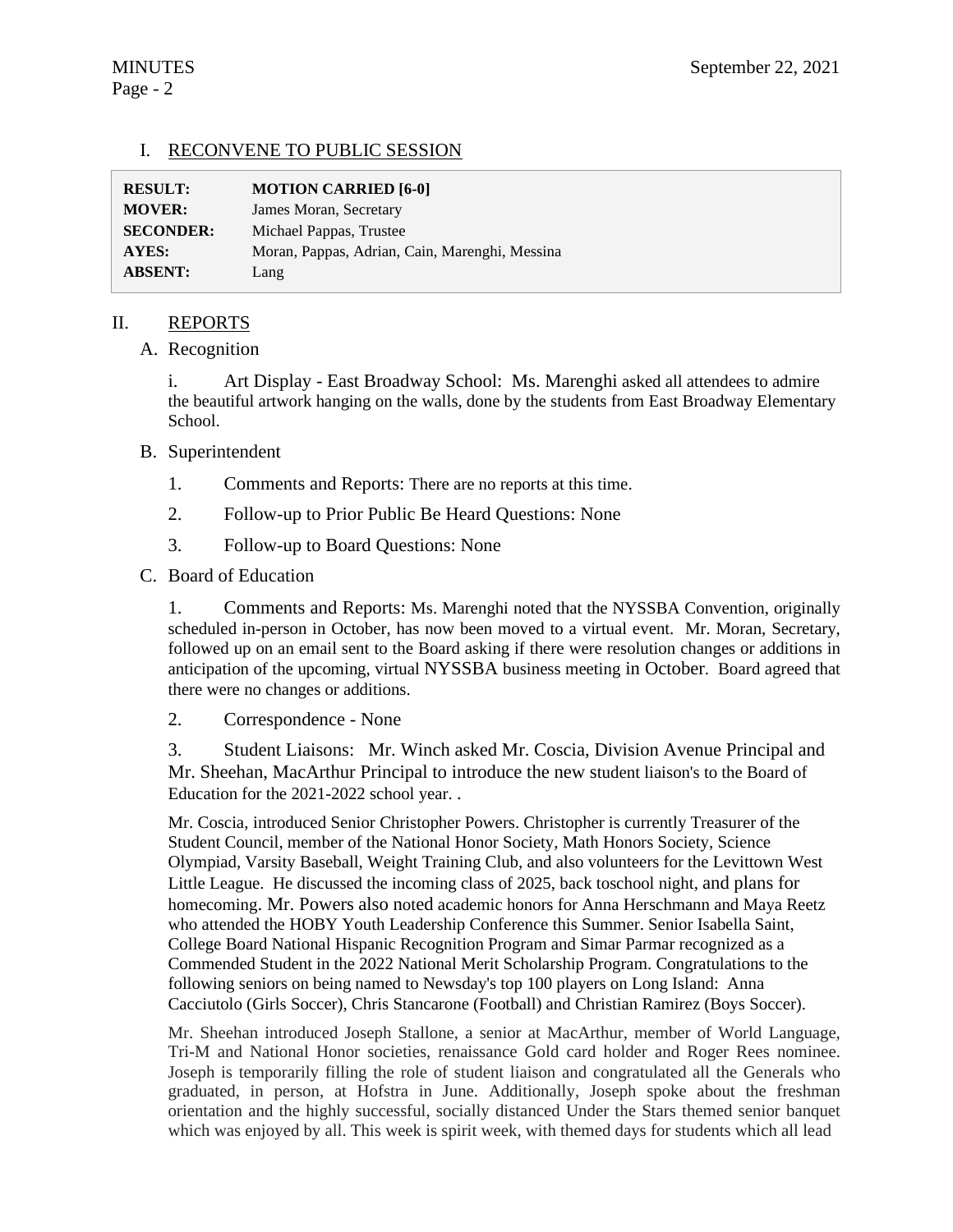up to the grand finale, homecoming parade and game on Saturday, September 25th vs Herricks. Upcoming events include virtual back to school night on September 30th and the annual Pink Out game on October 8th, with all proceeds benefiting the Memorial Sloan Kettering Cancer Center. Finally, congratulations for academic achievement go to Senior Summer Looney (R.P.I medal for excellence in science & math), Pooja Ginjupalli (R.I.T. medal for leadership, service  $\&$ achievement) and Senior Khalil Garrett (College Board African American recognition program recipient). Way to go! Mr. Sheehan thanked Joe for filling in as student liaison for this meeting.

# III. PUBLIC BE HEARD

1 – Michelle Gartelman: "*I've seen the climate of our District change in regards to parent involvement and parent right and decision making processes, especially those that have to do with the health and safety of our children*. *Focus on the mental health crisis caused by COVID-19. Stand up for the kids and right what is wrong in this District. Take back control."*

2 – Beth Lyons: "*As a food allergy parent, I'm always considering scenarios in which my child might be exposed to her allergens. In conjunction with her Doctor, an Allergy & Immunology Specialist, and administrators, we have a plan in place so that she is afforded a safe environment to receive an education. Medical exemptions should not be casually denied, especially after prior approvals because of a new District Doctor. We just want our children to be afforded the same opportunities and a safe environment as everyone else."*

3 – Lillian Conroy: "*My 2nd grade child has a life threatening allergy, a 504 plan in place and is considered a child with a medical disability. Medical exemptions for my son were approved by the District for the past two years and this year, without change in circumstance, but change of District Doctor, they were denied. Please help our medically fragile children to stay safe."*

4 – Joe Massoni: "*Who decided what was in Phase 1 of the American Rescus Plan and how would the money be spent? There's money for 200 air conditioners for ventilation, but do these a/c's have intake/outtake? Who's going to pay for filter replacement which is required 2x a month? I don't see anything about mental health. When you hear these moms talk, it's like, heartbreaking. Someone needs to help them."*

5 – Frank Jurs: "*Parents filed two lawsuits this week against the Department of Health, one was filed in the Supreme Court of Albany, the other was filed in the northern district of New York State. The time for coming up here and crying into a microphone in front of 10 people that don't care what you are saying is over. If you really want something done, you need to call attorneys. You need to start filing lawsuits*".

STATEMENT FROM BOARD OF EDUCATION RE: BUSING."*Good evening. School Districts across the County are currently in the midst of a profound transportation challenge and the Levittown Public Schools is one of those Districts. This is a shortage of licensed bus drivers making it difficult to transport our students to and from school in an efficient manner. Bus routes have been consolidated, the length of the bus routes has increased and, due to the low ridership, late buses have been cut. We sympathize with our schools and our families and are understanding that the importance of school transportation, however, there are simply not enough drivers. Our transportation team has worked diligently to ensure that all students arrive to and from school in a safe manner. While the length of the transportation time has increased from past years, safe transportation is still our top concern. We will continue to evaluate our transportation needs and add buses where and when possible. Please understand that this situation is critical for many Districts, not just in Levittown. We are competing for licensed drivers against for-profit companies, however we will continue to actively recruit and train new drivers. If you know someone qualified or someone*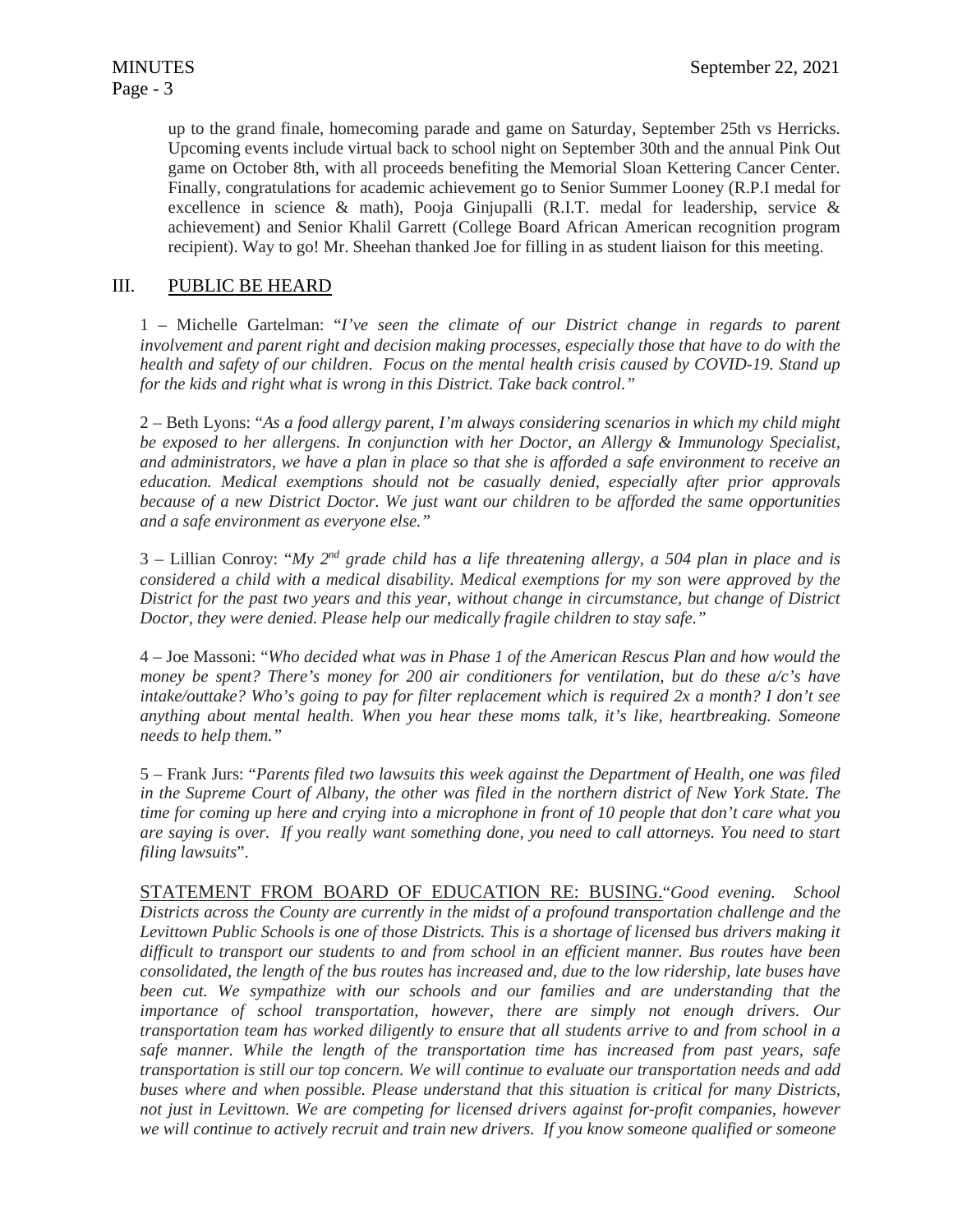*willing to be trained for a commercial driver's license, please have them visit our website to apply for the position. Thank you."*

# IV. CONSENT AGENDA

1. Minutes - Approval of Minutes RESOLUTION # 21-22-447

Recommended Motion: "Make the necessary corrections and move the approval of the minutes of the August 11 Regular Meeting and the August 26 Special Meeting."

| <b>RESULT:</b>   | <b>MOTION CARRIED [6-0]</b>                    |
|------------------|------------------------------------------------|
| <b>MOVER:</b>    | James Moran, Secretary                         |
| <b>SECONDER:</b> | Michael Pappas, Trustee                        |
| AYES:            | Moran, Pappas, Adrian, Cain, Marenghi, Messina |
| <b>ABSENT:</b>   | Lang                                           |

### 2. Warrants RESOLUTION # 21-22-448

Recommended Motion: "WHEREAS, all claims, warrants and charges against the School District have been reviewed by the Claims Auditor and have been certified by the Claims Auditor for payment,

NOW, THEREFORE, BE IT RESOLVED, that the AUGUST 2021 report of the Claims Auditor be accepted."

| <b>RESULT:</b>   | <b>MOTION CARRIED [6-0]</b>                    |
|------------------|------------------------------------------------|
| <b>MOVER:</b>    | James Moran, Secretary                         |
| <b>SECONDER:</b> | Michael Pappas, Trustee                        |
| AYES:            | Moran, Pappas, Adrian, Cain, Marenghi, Messina |
| <b>ABSENT:</b>   | Lang                                           |

# 3. Business Office Reports RESOLUTION # 21-22-449

Recommended Motion: "RESOLVED, that the Levittown Board of Education does, hereby, accept the following reports from the Business Office:

- Appropriation and Revenue Report for the period  $7/1/2021$  to  $7/31/2021$
- Trial Balance Report for the period  $7/1/2021$  to  $7/31/2021$
- Treasurers Report for the month ending July 2021
- Credit card statement from Citibank for statement ending  $7/22/2021$  and  $8/6/2021$
- Claims Audit Report for the month of August 2021."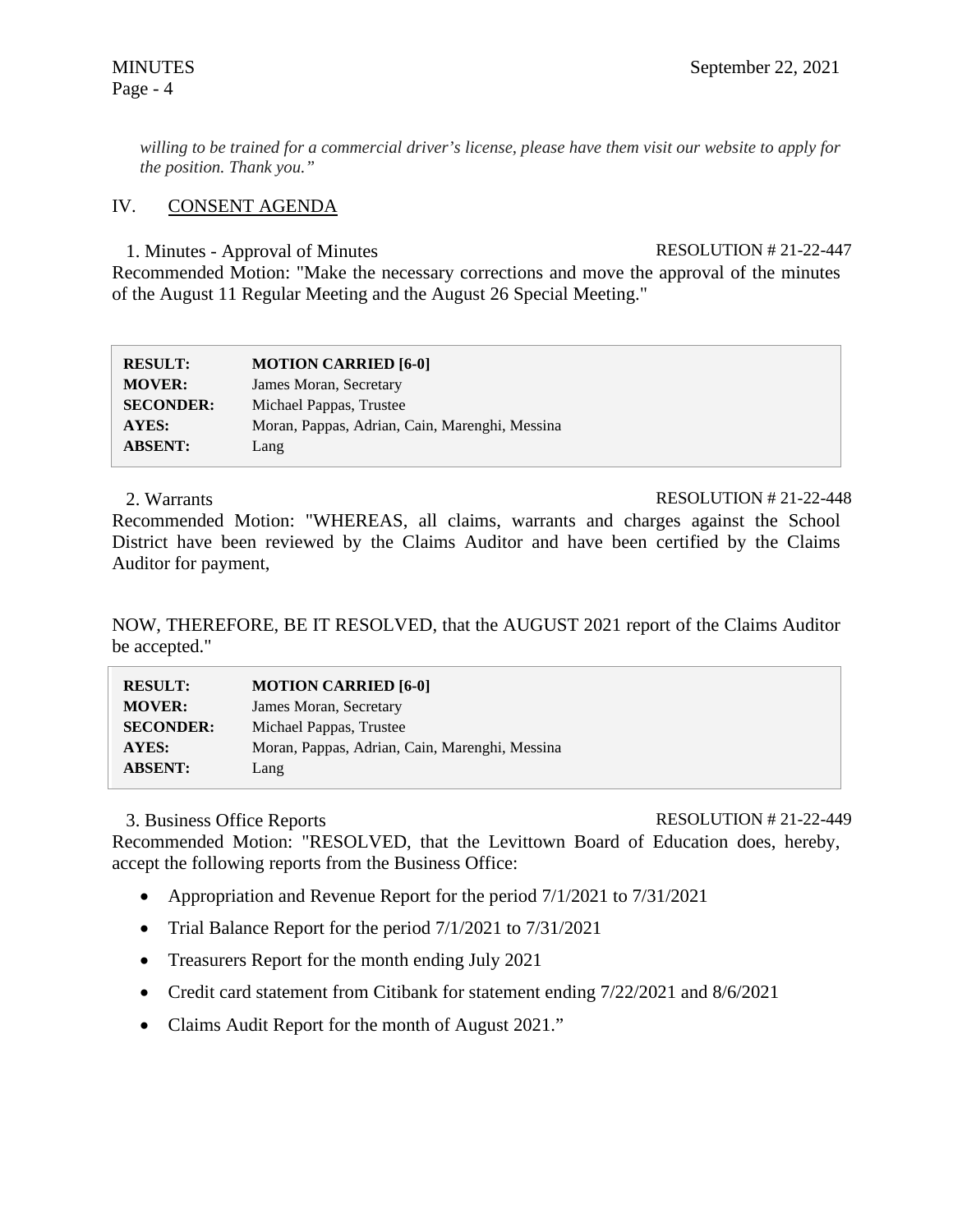| <b>RESULT:</b>   | <b>MOTION CARRIED [6-0]</b>                    |
|------------------|------------------------------------------------|
| <b>MOVER:</b>    | James Moran, Secretary                         |
| <b>SECONDER:</b> | Michael Pappas, Trustee                        |
| AYES:            | Moran, Pappas, Adrian, Cain, Marenghi, Messina |
| <b>ABSENT:</b>   | Lang                                           |

4. Budget Transfers RESOLUTION # 21-22-450

Recommended Motion: "WHEREAS, in compliance with New York State Government Accounting practices, the attached budget transfers have been prepared and recommended by the Assistant Superintendent for Business and Finance,

| Code               | <b>Code Description</b>                | <b>Amount From</b> | <b>Amount To</b> |
|--------------------|----------------------------------------|--------------------|------------------|
| A5510.1600.00.0000 | <b>Transportation Bus Drivers</b>      | \$102,000          |                  |
| A5540.4000.00.0000 | <b>Transportation Contracted Buses</b> |                    | \$102,000        |

*Reason: Increased cost associated with contracted routes for Special Education and McKinney-Vento students.* 

| A2110.1230.32.0000 | Teacher Salaries 9-12 MacArthur | \$33,000 |          |
|--------------------|---------------------------------|----------|----------|
| A2110.4750.00.0000 | Training/Travel                 |          | \$33,000 |

*Reason: Program Contractual Licenses & Professional Development.* 

| A2110.4800.11.0000                    | Textbooks/Abbey Lane    | \$25,000 |          |
|---------------------------------------|-------------------------|----------|----------|
| A2119.4800.00.6500                    | Elem Ed Textbooks       |          | \$25,000 |
|                                       |                         |          |          |
| A2110.4800.19.0000                    | Textbooks/East Broadway | \$25,000 |          |
| A2119.4800.00.6500                    | Elem Ed Textbooks       |          | \$25,000 |
|                                       |                         |          |          |
| Reason: Elementary Textbook Licenses. |                         |          |          |
|                                       |                         |          |          |
| A2110.4900.00.0000                    | <b>BOCES</b>            | \$12,000 |          |

A2110.4500.00.6500 Mat/Supp Instruction/District \$12,000

*Reason: Calculators.*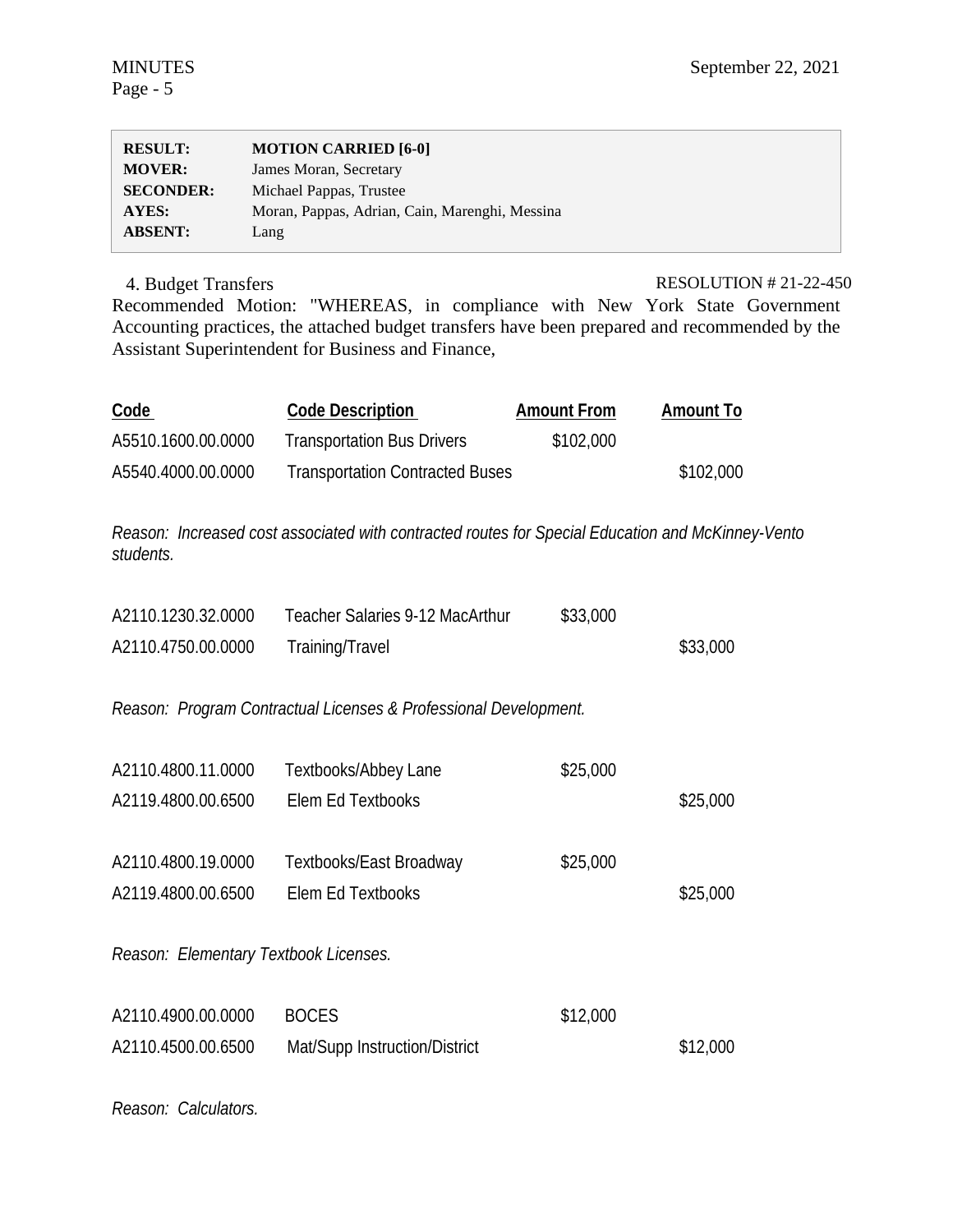NOW, THEREFORE, BE IT RESOLVED, that the Levittown Board of Education does, hereby, approve the attached budget transfers."

Mr. Pappas noted that with Amazon drivers making \$25 per hour delivering packages, it's difficult to fight for workers and the District will need to take a look at possibly increasing the pay rate of the bus drivers. Ms. Marenghi agreed.

| <b>RESULT:</b>   | <b>MOTION CARRIED [6-0]</b>                    |  |
|------------------|------------------------------------------------|--|
| <b>MOVER:</b>    | James Moran, Secretary                         |  |
| <b>SECONDER:</b> | Michael Pappas, Trustee                        |  |
| AYES:            | Moran, Pappas, Adrian, Cain, Marenghi, Messina |  |
| <b>ABSENT:</b>   | Lang                                           |  |

5. Extra Classroom Activity Fund Treasurer's Reports RESOLUTION # 21-22-451 Recommended Motion: "RESOLVED, that the Levittown Board of Education does, hereby, accept the attached Extra Classroom Activity Fund Reports for the period April 1, 2021 through June 30, 2021."

| <b>RESULT:</b>   | <b>MOTION CARRIED [6-0]</b>                          |  |
|------------------|------------------------------------------------------|--|
| <b>MOVER:</b>    | James Moran, Secretary                               |  |
| <b>SECONDER:</b> | Michael Pappas, Trustee                              |  |
| <b>AYES:</b>     | Moran, Pappas, Adrian, Cain, Marenghi, Lang, Messina |  |

6. Laurel Lane Land Lease RESOLUTION # 21-22-452

Recommended Motion: "Whereas, it is mutually beneficial to the Levittown Public Schools and The Elijah School to enter into a lease agreement for the Laurel Lane School;

NOW, THEREFORE, BE IT RESOLVED, that the Levittown Board of Education approve the third amendment to the lease agreement dated July 17, 2016 extending the period from February 1, 2022 through January 30, 2024 between the Levittown Public Schools and The Elijah School hereby attached and that the President of the Board of Education is, hereby, authorized to sign the attached lease agreement."

| <b>RESULT:</b>   | <b>MOTION CARRIED [6-0]</b>                    |
|------------------|------------------------------------------------|
| <b>MOVER:</b>    | James Moran, Secretary                         |
| <b>SECONDER:</b> | Michael Pappas, Trustee                        |
| <b>AYES:</b>     | Moran, Pappas, Adrian, Cain, Marenghi, Messina |
| <b>ABSENT:</b>   | Lang                                           |

7. SUNY Stony Brook Clinical Affiliation Agreement RESOLUTION # 21-22-453

Recommended Motion: "RESOLVED that the Levittown Board of Education approve a contract with the State University of New York at Stony Brook, with terms as outlined in the attached contract, to cover student teachers receiving clinical field experience for the period -student teachers and observers seeking certification for the period of August 2021 through August 2022 at no cost to the District;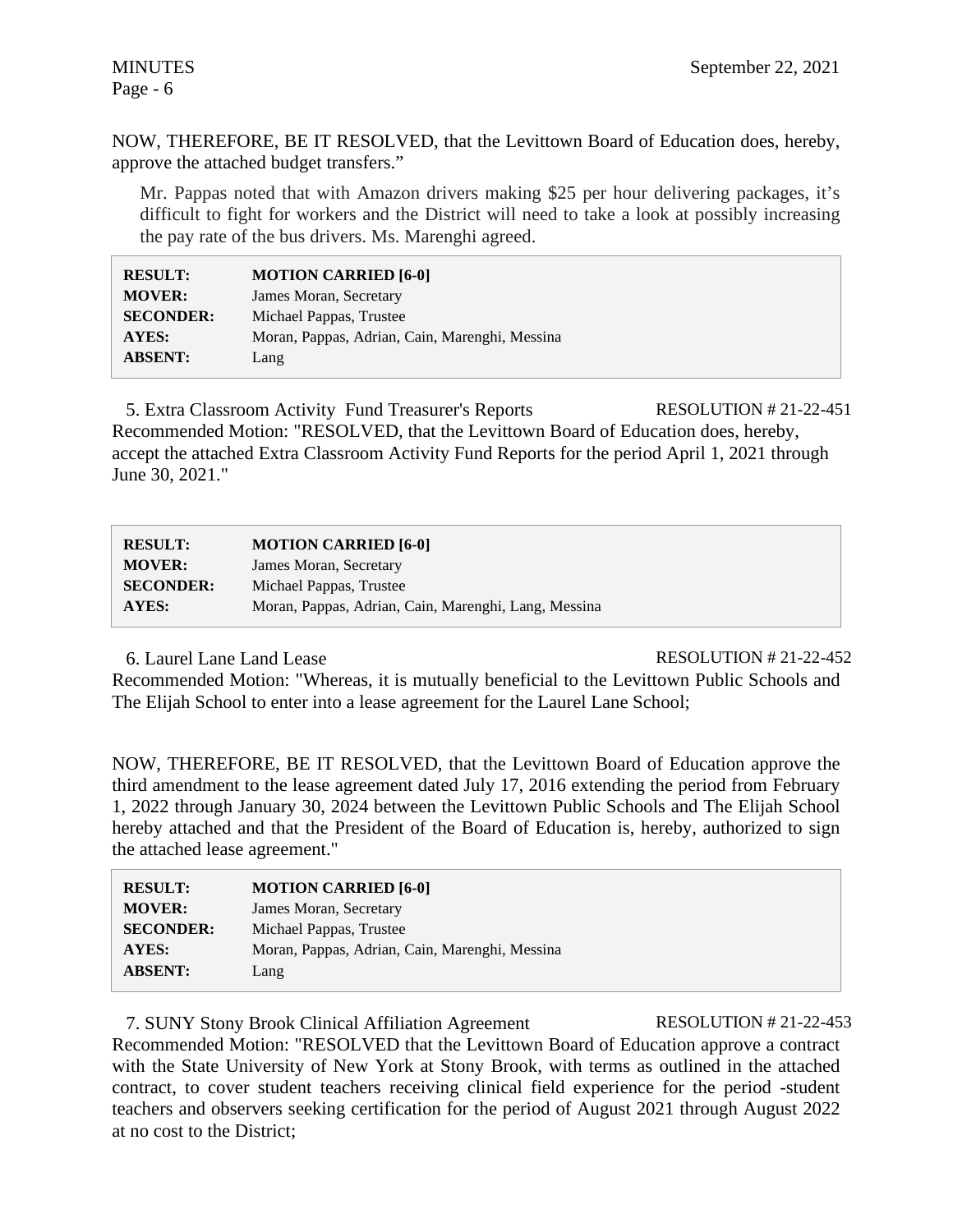and that the President of the Board of Education is, hereby, authorized to execute same."

8. Agreement with LICADD/Open Arms RESOLUTION # 21-22-454 Recommended Motion: "RESOLVED that, upon recommendation of the Superintendent of Schools, the Board of Education hereby approves the agreement with the Long Island Council on Alcoholism & Drug Dependence, Inc. (LICADD)/Open Arms EAP dated 11/1/21 and the Superintendent of Schools is authorized to execute this agreement on behalf of the Board; and

BE IT FURTHER RESOLVED that, upon recommendation of the Superintendent of Schools, the Board of Education hereby ratifies the agreement between the District and the CSEA for the period 7/1/17 through 6/30/22.

BE IT FURTHER RESOLVED that, upon recommendation of the Superintendent of Schools, the Board of Education hereby ratifies the agreement between the District and the LUT for the period 7/1/19 through 6/30/24.

BE IT FURTHER RESOLVED that, upon recommendation of the Superintendent of Schools, the Board of Education hereby ratifies the agreement between the District and ALSA dated for the period  $7/1/20$  through  $6/30/25$ ."

| <b>RESULT:</b>   | <b>MOTION CARRIED [6-0]</b>                    |
|------------------|------------------------------------------------|
| <b>MOVER:</b>    | James Moran, Secretary                         |
| <b>SECONDER:</b> | Michael Pappas, Trustee                        |
| AYES:            | Moran, Pappas, Adrian, Cain, Marenghi, Messina |
| <b>ABSENT:</b>   | Lang                                           |

9. Agreement with NYU School of Medicine RESOLUTION # 21-22-455 Recommended Motion: "RESOLVED that the Levittown Board of Education approve the attached agreement with NYU School of Medicine to provide athletic trainer services for home high school and middle school games and;

BE IT FURTHER RESOLVED that the President of the Levittown Board of Education is, hereby, authorized to sign the attached agreement."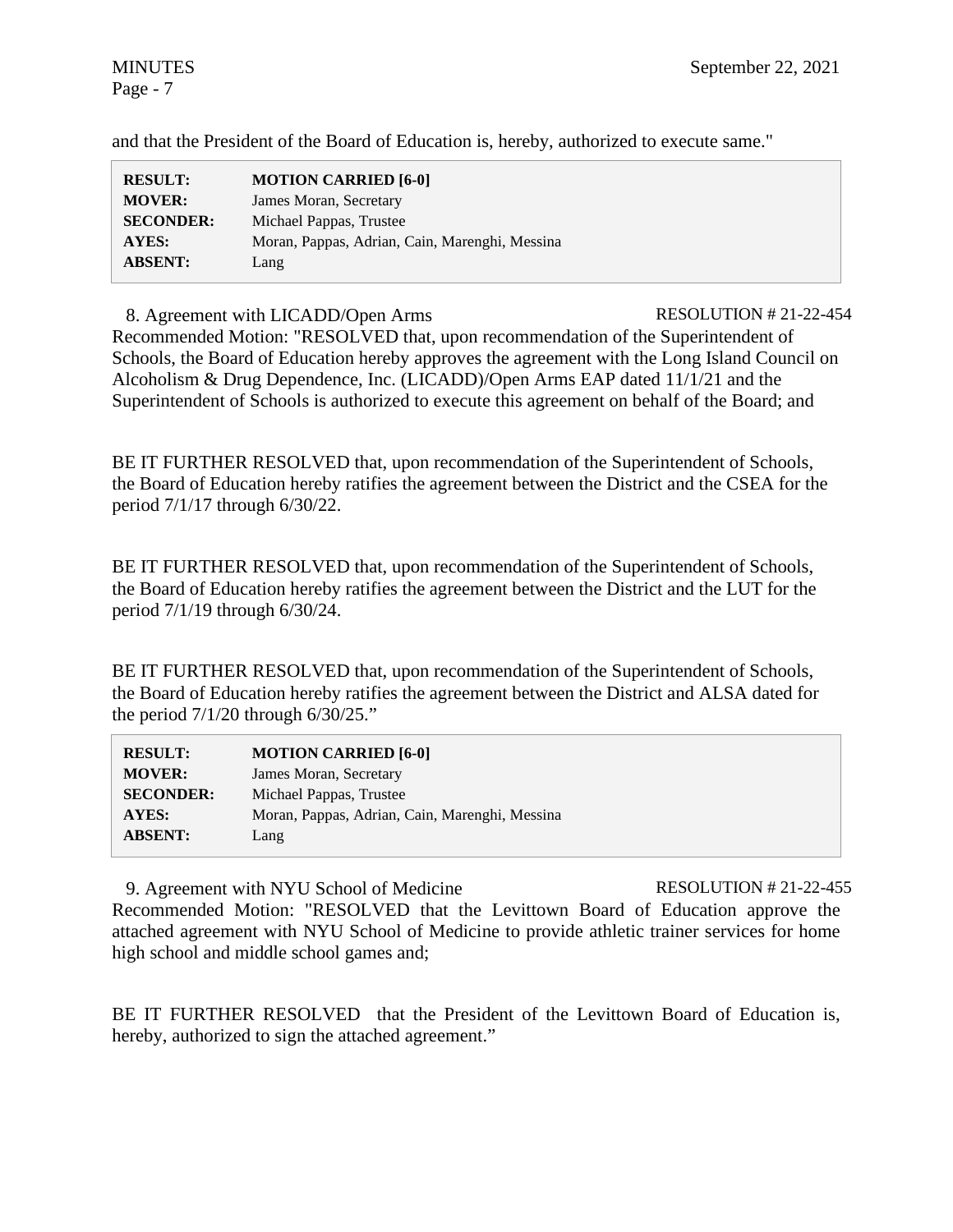| <b>RESULT:</b>   | <b>MOTION CARRIED [6-0]</b>                    |
|------------------|------------------------------------------------|
| <b>MOVER:</b>    | James Moran, Secretary                         |
| <b>SECONDER:</b> | Michael Pappas, Trustee                        |
| AYES:            | Moran, Pappas, Adrian, Cain, Marenghi, Messina |
| <b>ABSENT:</b>   | Lang                                           |

10. Contract with Consultant - Joshua Cabral RESOLUTION # 21-22-456

Recommended Motion: "RESOLVED, that the Levittown Board of Education does, hereby, approve the attached educational consultant contract for Joshua Cabral to conduct workshops on October 4 and December 21, 2021 for the Levittown Public School students;

BE IT FURTHER RESOLVED that the Board of Education President is, hereby, authorized to execute the contract."

| <b>RESULT:</b>   | <b>MOTION CARRIED [6-0]</b>                    |
|------------------|------------------------------------------------|
| <b>MOVER:</b>    | James Moran, Secretary                         |
| <b>SECONDER:</b> | Michael Pappas, Trustee                        |
| <b>AYES:</b>     | Moran, Pappas, Adrian, Cain, Marenghi, Messina |
| <b>ABSENT:</b>   | Lang                                           |

11. Contract with Lifetouch Studios - Division Avenue HS RESOLUTION # 21-22-457 Recommended Motion: "RESOLVED, that the Board of Education does, hereby, approve the attached contract with Lifetouch Photographers to serve as school photographer for Division Avenue High School yearbook, senior portraits, school events and sports.

BE IT FURTHER RESOLVED, that the President of the Board of Education is, hereby, authorized to execute the contract."

| <b>RESULT:</b>   | <b>MOTION CARRIED [6-0]</b>                    |
|------------------|------------------------------------------------|
| <b>MOVER:</b>    | James Moran, Secretary                         |
| <b>SECONDER:</b> | Michael Pappas, Trustee                        |
| <b>AYES:</b>     | Moran, Pappas, Adrian, Cain, Marenghi, Messina |
| <b>ABSENT:</b>   | Lang                                           |
|                  |                                                |

# 12. Contract for Prom Venue RESOLUTION # 21-22-458

Recommended Motion: "RESOLVED, that the Board of Education does, hereby, approve the attached contract with the Crest Hollow Country Club as the venue for MacArthur High School Senior Prom on Friday, June 10, 2022.

BE IT FURTHER RESOLVED, that the President of the Board of Education is, hereby, authorized to execute the contracts."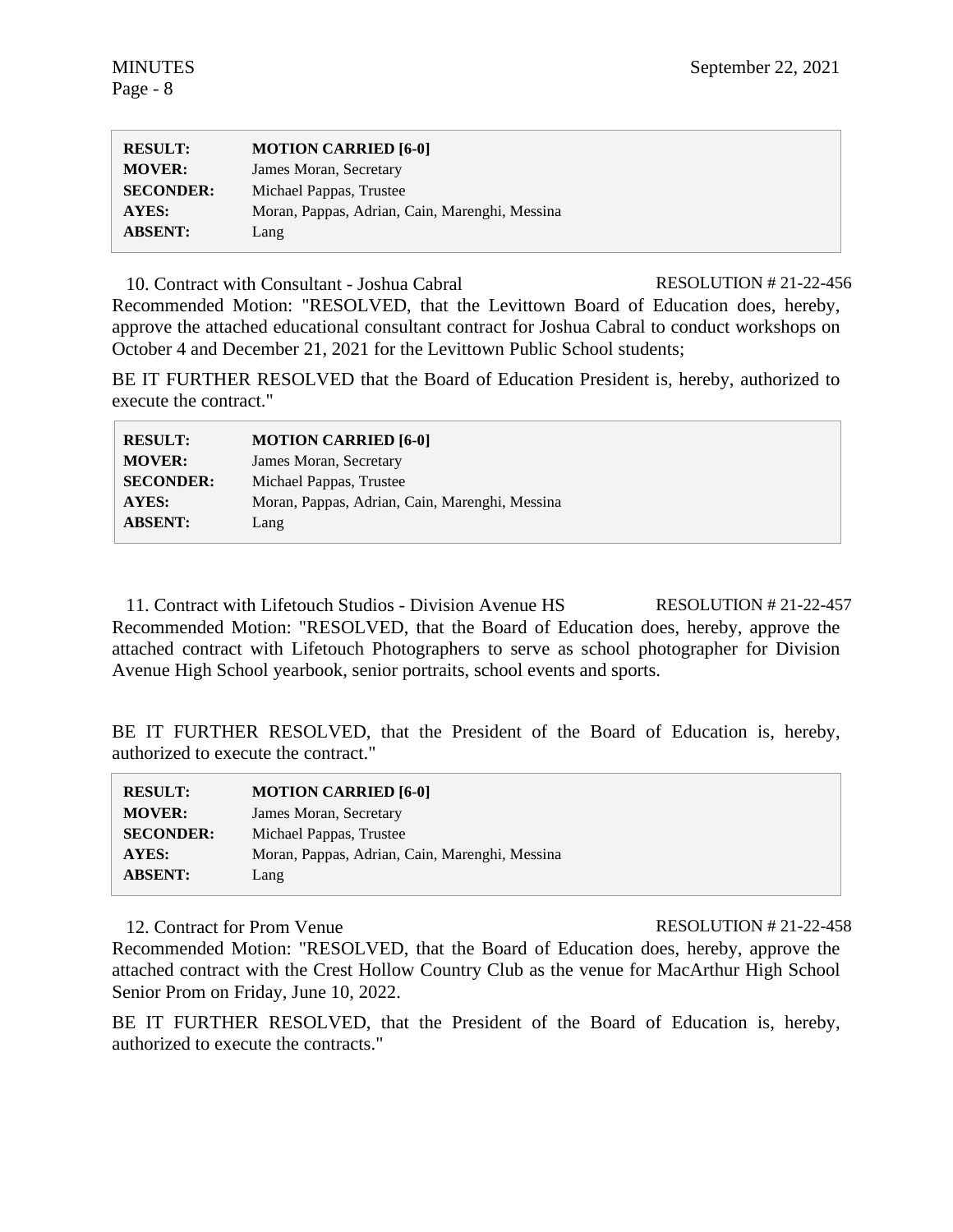Page - 9

#### **RESULT: PULLED**

13 Contract with Seesaw RESOLUTION # 21-22-459

Recommended Motion: "RESOLVED, that the Levittown Board of Education does, hereby, approve the attached contract with Seesaw, a learning management system for the primary grades of the Levittown Public School students;

BE IT FURTHER RESOLVED that the Board of Education President is, hereby, authorized to execute the contract."

| <b>RESULT:</b>   | <b>MOTION CARRIED [6-0]</b>                    |
|------------------|------------------------------------------------|
| <b>MOVER:</b>    | James Moran, Secretary                         |
| <b>SECONDER:</b> | Michael Pappas, Trustee                        |
| AYES:            | Moran, Pappas, Adrian, Cain, Marenghi, Messina |
| <b>ABSENT:</b>   | Lang                                           |

14. Inter-municipal Agreement - Transportation RESOLUTION # 21-22-460 Recommended Motion: "RESOLVED, pursuant to Article 156.5 of the New York State Education Law, the Levittown Board of Education, does, hereby, approve the attached intermunicipal agreement between the Levittown Public Schools and the following school district for the purpose of Levittown providing transportation services to students in that school district;

• Island Trees UFSD

BE IT FURTHER RESOLVED that the Board of Education President is, hereby, authorized to execute the agreement and the coordinating contract."

| <b>RESULT:</b>   | <b>MOTION CARRIED [6-0]</b>                    |
|------------------|------------------------------------------------|
| <b>MOVER:</b>    | James Moran, Secretary                         |
| <b>SECONDER:</b> | Michael Pappas, Trustee                        |
| AYES:            | Moran, Pappas, Adrian, Cain, Marenghi, Messina |
| <b>ABSENT:</b>   | Lang                                           |

15. Intermunicipal Agreements - Fuel RESOLUTION # 21-22-461

Recommended Motion: "RESOLVED, pursuant to Article 156.5 of the New York State Education Law, the Levittown Board of Education, does, hereby, approve the attached Intermunicipal Agreement between the Levittown Union Free School District and the following school district for the purpose of Levittown providing access to the fueling station;

• Island Trees School District

BE IT FURTHER RESOLVED that the Board of Education President is, hereby, authorized to execute the agreement and the coordinating contract."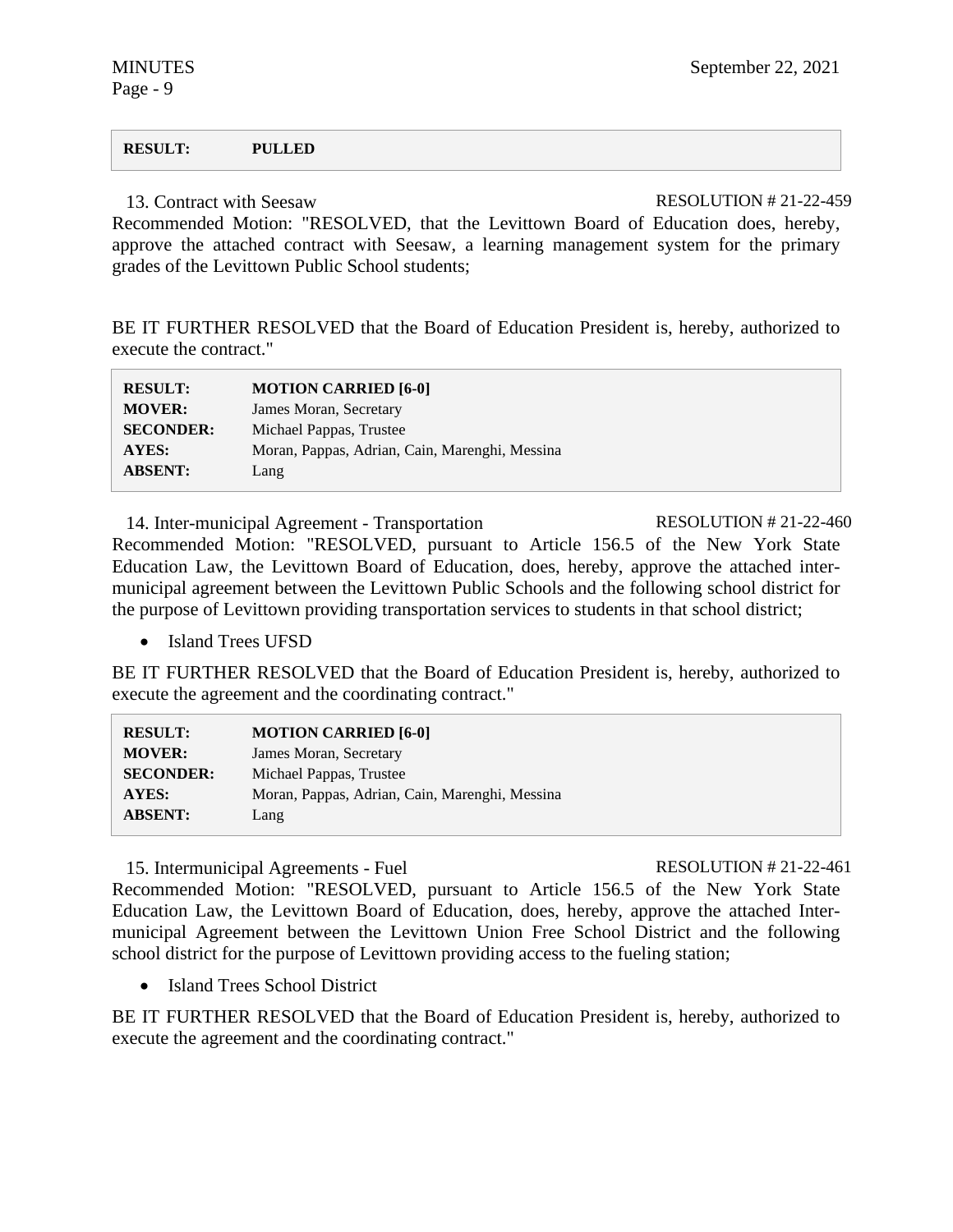| <b>RESULT:</b>   | <b>MOTION CARRIED [6-0]</b>                    |
|------------------|------------------------------------------------|
| <b>MOVER:</b>    | James Moran, Secretary                         |
| <b>SECONDER:</b> | Michael Pappas, Trustee                        |
| AYES:            | Moran, Pappas, Adrian, Cain, Marenghi, Messina |
| <b>ABSENT:</b>   | Lang                                           |

16. Appointment of Homeless Liaison RESOLUTION # 21-22-462

James Moran moved that Dr. Matthew Jurgens be appointed as Homeless Liaison for Levittown Public Schools.

| <b>RESULT:</b>   | <b>MOTION CARRIED [6-0]</b>                    |
|------------------|------------------------------------------------|
| <b>MOVER:</b>    | James Moran, Secretary                         |
| <b>SECONDER:</b> | Michael Pappas, Trustee                        |
| AYES:            | Moran, Pappas, Adrian, Cain, Marenghi, Messina |
| <b>ABSENT:</b>   | Lang                                           |

# 17. Special Education Contracts RESOLUTION # 21-22-463

Recommended Motion: "RESOLVED, that the Levittown Board of Education does, hereby, approve the attached contracts between the Levittown Public Schools and the following vendors to provide special education services as indicated:

- Comprehensive Resources, Inc. Dr. McDonald noted for the record that the correct name of this contract should be "Nassau Neuro-psychological services, PLC."
- Comprehensive Psychological Services, PC
- Bilingual Professional Agency, Inc.
- Long Island Therapy Tutorial Services
- ACDS, Inc.
- West Hills Academy
- Brookville Center IDEA Flow Thru
- Elizabeth Axel, PhD
- Henry Viscardi School
- Mid Island Therapy Assoc./DBA All About Kids
- Hempstead UFSD
- Hicksville UFSD
- North Shore School District
- East Meadow UFSD
- LI Tutorial Services
- Farmingdale UFSD
- Brookville Center Tuition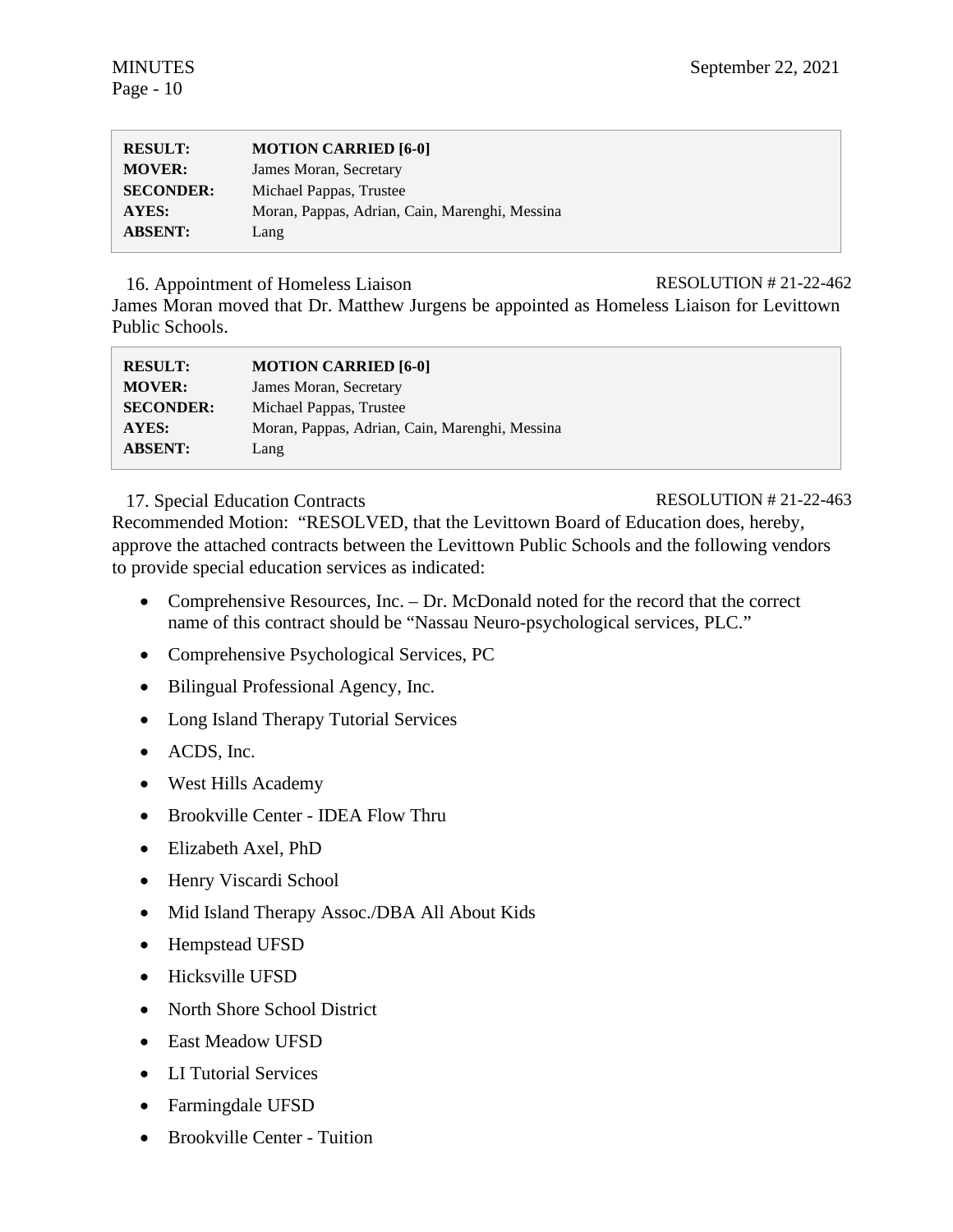BE IT FURTHER RESOLVED that the Board of Education President is, hereby, authorized to execute these contracts."

| <b>RESULT:</b>   | <b>MOTION CARRIED [6-0]</b>                    |
|------------------|------------------------------------------------|
| <b>MOVER:</b>    | James Moran, Secretary                         |
| <b>SECONDER:</b> | Michael Pappas, Trustee                        |
| AYES:            | Moran, Pappas, Adrian, Cain, Marenghi, Messina |
| <b>ABSENT:</b>   | Lang                                           |

### 18. Obsolete Books RESOLUTION # 21-22-464

Recommended Motion: "RESOLVED, that the Levittown Board of Education does, hereby, declare the books on the attached list obsolete and that the items may be discarded and/or donated as possible or sold at the highest salvage value.

| <b>RESULT:</b>   | <b>MOTION CARRIED [6-0]</b>                    |
|------------------|------------------------------------------------|
| <b>MOVER:</b>    | James Moran, Secretary                         |
| <b>SECONDER:</b> | Michael Pappas, Trustee                        |
| AYES:            | Moran, Pappas, Adrian, Cain, Marenghi, Messina |
| <b>ABSENT:</b>   | Lang                                           |

19. Obsolete Equipment RESOLUTION # 21-22-465

Recommended Motion: "RESOLVED, that the Levittown Board of Education does, hereby, declare the equipment on the attached list obsolete and that the items may be discarded and/or sold at the highest possible salvage value."

| <b>RESULT:</b>   | <b>MOTION CARRIED [6-0]</b>                    |
|------------------|------------------------------------------------|
| <b>MOVER:</b>    | James Moran, Secretary                         |
| <b>SECONDER:</b> | Michael Pappas, Trustee                        |
| <b>AYES:</b>     | Moran, Pappas, Adrian, Cain, Marenghi, Messina |
| <b>ABSENT:</b>   | Lang                                           |

20. Schedules RESOLUTION # 21-22-466

"RECOMMENDED MOTION: That the Levittown Board of Education does, hereby, approve the following schedules:

1001 "Resignations/Terminations, Certified Personnel" - Ms. Marenghi noted that the date changed on Schedule 1001 for item #3 from 9/24 to 9/29/21

- 1002 "Resignations/Terminations, Non-Instructional Personnel"
- 1003 "Appointments, Certified Personnel"
- 1004 "Coaching"
- 1005 "Consultants"
- 1006 "Extra-Curricular"
- 1007 "Appointments, Non-Instructional Personnel"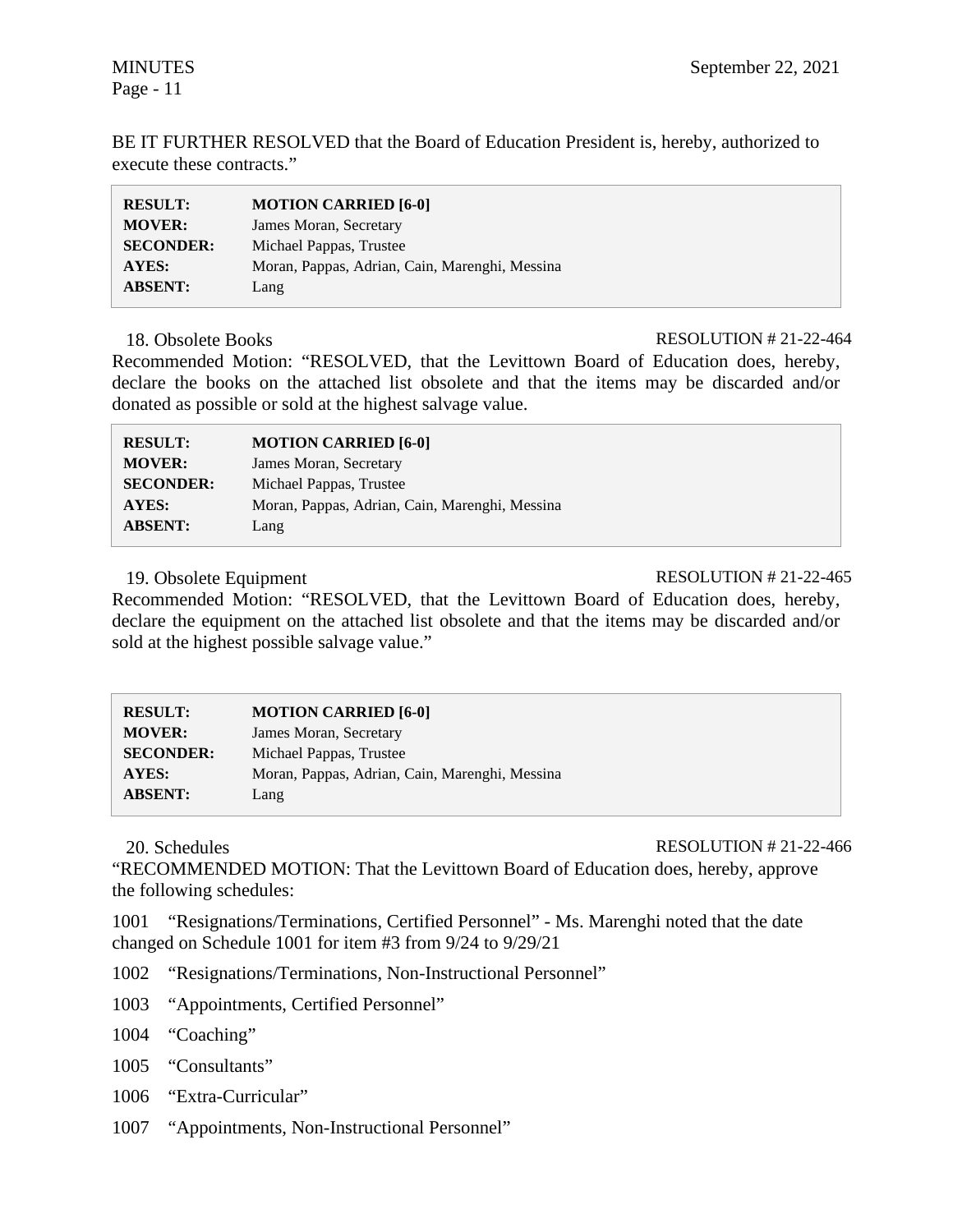# Page - 12

- 1008 "Leave of Absence, Certified Personnel"
- 1009 "Leave of Absence, Non-Instructional Personnel"
- 1010 "Salary Change, Certified Personnel"
- 1011 "Students with Disabilities"

# .21. Employee Agreement RESOLUTION # 21-22-467

Recommended Motion: "BE IT RESOLVED, that the Board of Education hereby ratifies an agreement with former Employee No. 7295 regarding compensation."

| <b>RESULT:</b>   | <b>MOTION CARRIED [6-0]</b>                    |
|------------------|------------------------------------------------|
| <b>MOVER:</b>    | James Moran, Secretary                         |
| <b>SECONDER:</b> | Michael Pappas, Trustee                        |
| <b>AYES:</b>     | Moran, Pappas, Adrian, Cain, Marenghi, Messina |
| <b>ABSENT:</b>   | Lang                                           |

# V. ACTION ITEMS

A. New Business

# RESOLUTION # 21-22-468

# 1. Gifts to Schools

Recommended Motion: "RESOLVED, that the Levittown Board of Education does, hereby, accept with thanks the following gifts:

- A check in the amount of \$598.40 to be donated East Broadway School to be deposited in the Student Activity Fund from Retail Business Services, PO Box 7200, 17013 Carlisle, PA 17013
- A check in the amount of \$384.59 to be donated to the Summit Lane School Student Activity Fund from Stop & Shop A+ Rewards, 1385 Hancock Street, Quincy, MA 02169
- A check in the amount of \$502.11 to be donated to Northside School for the purchase of Northside tee shirts for the incoming new students from Ahold Business Services, PO Box 7200, Carlisle, PA 17013
- Three checks in the amount of \$10.00 each to be donated to Northside School Student Activity Fund from The Blackbaud Giving Fund c/o Your Cause, 65 Fairchild Street, Charleston, SC 29492."

| <b>RESULT:</b>   | <b>MOTION CARRIED [6-0]</b>                    |
|------------------|------------------------------------------------|
| <b>MOVER:</b>    | Jennifer Messina, Vice-President               |
| <b>SECONDER:</b> | Marianne Adrian, Trustee                       |
| <b>AYES:</b>     | Moran, Pappas, Adrian, Cain, Marenghi, Messina |
| <b>ABSENT:</b>   | Lang                                           |

- VI. AD HOC
- VII. UPCOMING DATES